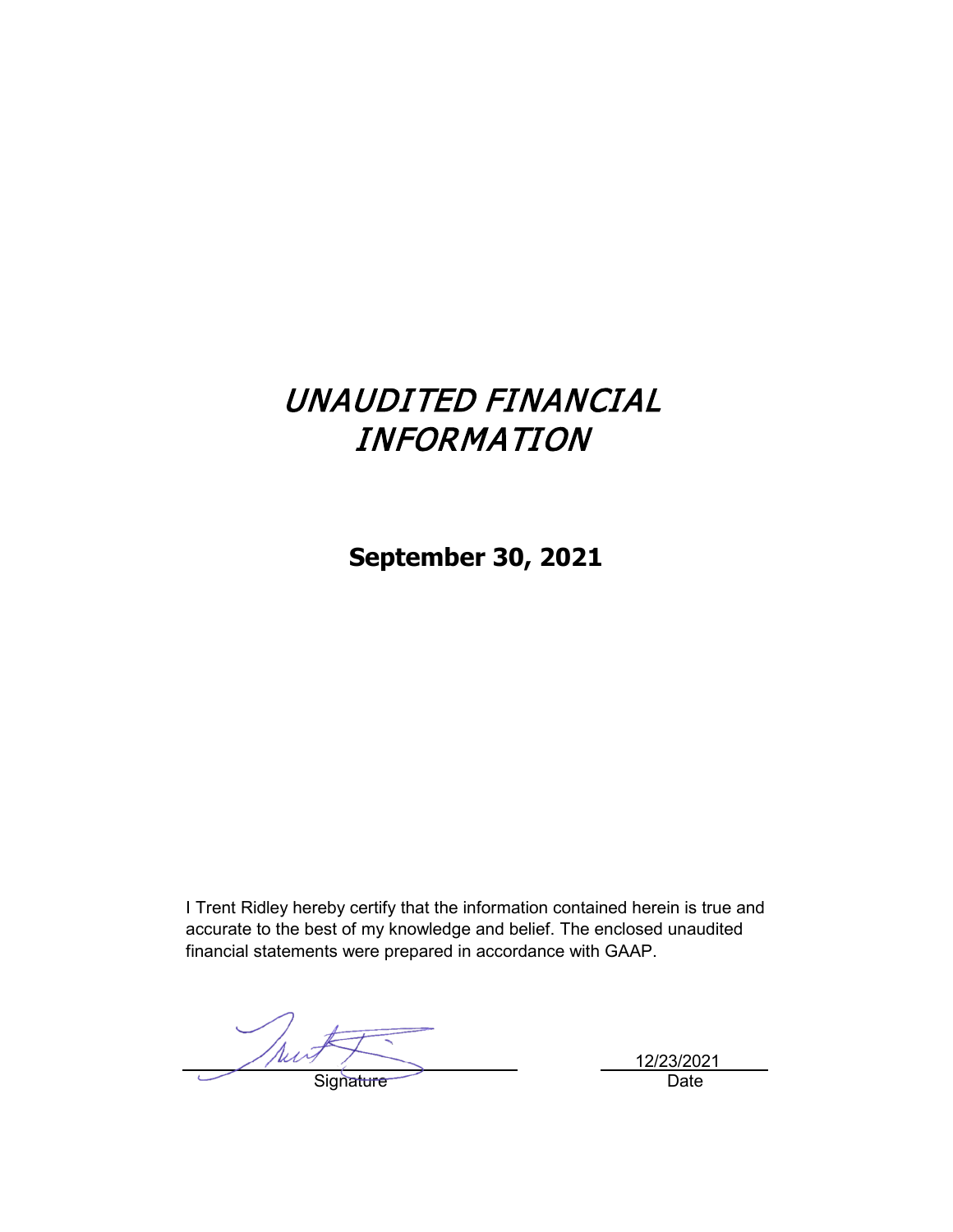## **TENNESSEE HOUSING DEVELOPMENT AGENCY SCHEDULES OF NET POSITION (Expressed in Thousands) (Unaudited)**

|                                                                                                           |                             |                                |                                               | September 30, 2021                            |                                                   |                     |
|-----------------------------------------------------------------------------------------------------------|-----------------------------|--------------------------------|-----------------------------------------------|-----------------------------------------------|---------------------------------------------------|---------------------|
|                                                                                                           | Operating<br>Group          | Mortgage<br>Finance<br>Program | Home-<br>ownership<br>Program<br><b>Bonds</b> | Housing<br>Finance<br>Program<br><b>Bonds</b> | Residential<br>Finance<br>Program<br><b>Bonds</b> | Total<br>9/30/2021  |
| <b>ASSETS</b>                                                                                             |                             |                                |                                               |                                               |                                                   |                     |
| Current assets:<br>\$<br>Cash and cash equivalents<br>Investments<br>Receivables:                         | 32,194 \$                   | 30,850 \$<br>1,005             | 10.561 \$                                     | $4,425$ \$<br>435                             | 348,259 \$<br>36,976                              | 426,289<br>38,416   |
| Accounts<br>Interest                                                                                      | 11,355<br>3                 | 138<br>7                       | 367<br>674                                    | 102<br>606                                    | 5,697<br>18,677                                   | 17,659<br>19,967    |
| Loans held for resale                                                                                     | 3,101                       |                                |                                               |                                               |                                                   | 3,101               |
| First mortgage loans<br>Due from federal government                                                       | 27,509                      | 2.413                          | 5,397                                         | 2,218                                         | 70,422                                            | 80,450<br>27,509    |
| Due from other state funds<br>Due from other funds                                                        | 6<br>$\ddot{\phantom{1}}$   | $\blacksquare$                 | ÷,<br>68                                      | ä,<br>$\blacksquare$                          | 53,090                                            | 6<br>53,158         |
| <b>Total current assets</b>                                                                               | 74,168                      | 34,413                         | 17,067                                        | 7,786                                         | 533,121                                           | 666,555             |
| Noncurrent assets:                                                                                        |                             |                                |                                               |                                               |                                                   |                     |
| Restricted assets:<br>Cash and cash equivalents<br>Investments                                            | 51,570                      | ä,                             | 1,007<br>13,994                               | 528<br>6,074                                  | 18,665<br>99,492                                  | 71,770<br>119,560   |
| Investment interest receivable                                                                            | $\overline{a}$              | 2.161                          | 50<br>$\ddot{\phantom{1}}$                    | 1<br>ä,                                       | 160                                               | 211                 |
| Investments<br>First mortgage loans receivable                                                            | $\ddot{\phantom{0}}$<br>678 | 46.183                         | 70,419                                        | 58,440                                        | 18,188<br>2,464,374                               | 20,349<br>2,640,094 |
| Second mortgage loans receivable<br>Allowance for uncollectable second mortgages                          | ä,                          |                                | 80,180                                        |                                               | $\blacksquare$                                    | 80,180              |
| Other receivables                                                                                         | 9,151                       |                                | (33, 538)                                     |                                               | 14,743                                            | (33, 538)<br>23,894 |
| Unearned service release premium                                                                          | 315                         |                                |                                               |                                               |                                                   | 315                 |
| Advance to local government<br>Net pension asset                                                          | 3,144<br>230                |                                |                                               |                                               |                                                   | 3,144<br>230        |
| Capital assets:                                                                                           |                             |                                |                                               |                                               |                                                   |                     |
| Furniture and equipment<br>Less accumulated depreciation                                                  | 10.706<br>(5, 535)          | $\blacksquare$                 | $\frac{1}{2}$                                 | $\blacksquare$                                |                                                   | 10,706<br>(5, 535)  |
| Total noncurrent assets                                                                                   | 70,259                      | 48,344                         | 132,112                                       | 65,043                                        | 2,615,622                                         | 2,931,380           |
| <b>Total assets</b>                                                                                       | 144,427                     | 82,757                         | 149,179                                       | 72,829                                        | 3,148,743                                         | 3,597,935           |
| DEFERRED OUTFLOWS OF RESOURCES                                                                            |                             |                                |                                               |                                               |                                                   |                     |
| Deferred amount on refundings                                                                             | ÷,                          |                                |                                               |                                               | 40                                                | 40                  |
| Deferred outflows related to pensions                                                                     | 2,749                       |                                |                                               |                                               | ÷,                                                | 2,749               |
| Deferred outflows related to OPEB<br>Deferred outflows related to defeased bonds                          | 237                         |                                | $\overline{\phantom{a}}$                      |                                               | 1,032                                             | 237<br>1,032        |
| Total deferred outflows of resources                                                                      | 2,986                       | $\blacksquare$                 | $\overline{\phantom{a}}$                      |                                               | 1,072                                             | 4,058               |
| <b>LIABILITIES</b>                                                                                        |                             |                                |                                               |                                               |                                                   |                     |
| <b>Current liabilities:</b>                                                                               |                             |                                |                                               |                                               |                                                   |                     |
| Accounts payable<br>\$                                                                                    | 2,909 \$                    | 11S                            | \$<br>$\blacksquare$                          | \$                                            | 4\$                                               | 2,924               |
| Accrued payroll and related liabilities<br>Compensated absences                                           | 836<br>861                  |                                |                                               |                                               |                                                   | 836<br>861          |
| Interest payable                                                                                          | $\overline{2}$              |                                | 499                                           | 495                                           | 20,444                                            | 21,440              |
| Escrow deposits                                                                                           | 26,932                      |                                |                                               |                                               |                                                   | 26,932              |
| Prepayments on mortgage loans<br>Line of credit payable                                                   | 1<br>3,097                  |                                | 59                                            | 32<br>$\overline{\phantom{a}}$                | 1,258                                             | 1,350<br>3,097      |
| Due to federal government                                                                                 | 22,158                      |                                |                                               |                                               |                                                   | 22,158              |
| Due to other funds                                                                                        | 36,063                      | 17,095                         |                                               |                                               |                                                   | 53,158              |
| Bonds payable                                                                                             |                             |                                | 3,250                                         | 2,925                                         | 113,295                                           | 119,470             |
| <b>Total current liabilities</b>                                                                          | 92,859                      | 17,106                         | 3,808                                         | 3,452                                         | 135,001                                           | 252,226             |
| Noncurrent liabilities:<br>Bonds payable                                                                  |                             |                                | 53,006                                        | 56,515                                        | 2,655,140                                         | 2,764,661           |
| Compensated absences<br>Net pension liability                                                             | 1,006<br>7,122              |                                |                                               |                                               |                                                   | 1,006<br>7,122      |
| <b>Total OPEB liability</b>                                                                               | 1,389                       |                                |                                               |                                               |                                                   | 1,389               |
| <b>Escrow deposits</b>                                                                                    | 17,415                      | 234                            |                                               |                                               | 257                                               | 17,906              |
| Unearned revenue                                                                                          | 16,961                      |                                |                                               |                                               | $\overline{\phantom{a}}$                          | 16,961              |
| Total noncurrent liabilities<br><b>Total liabilities</b>                                                  | 43,893                      | 234                            | 53,006                                        | 56,515                                        | 2,655,397                                         | 2,809,045           |
|                                                                                                           | 136,752                     | 17,340                         | 56,814                                        | 59,967                                        | 2,790,398                                         | 3,061,271           |
| DEFERRED INFLOWS OF RESOURCES<br>Deferred inflows related to pensions<br>Deferred inflows related to OPEB | 315<br>1,792                | ä,<br>$\overline{\phantom{a}}$ | ä,<br>$\overline{\phantom{a}}$                | ä,<br>$\blacksquare$                          |                                                   | 315<br>1,792        |
| Total deferred inflows of resources                                                                       | 2,107                       | $\overline{\phantom{a}}$       | $\overline{\phantom{a}}$                      |                                               |                                                   | 2,107               |
| <b>NET POSITION</b>                                                                                       |                             |                                |                                               |                                               |                                                   |                     |
| Net investment in capital assets                                                                          | 5,171                       |                                |                                               |                                               |                                                   | 5,171               |
| Restricted for single family bond programs<br>Restricted for grant programs                               | ٠<br>$\ddot{\phantom{0}}$   | 9,177<br>18,585                | 92,365                                        | 12,862                                        | 359,417                                           | 473,821<br>18,585   |
| Restricted for Homebuyers Revolving Loan Program                                                          | 3,153                       |                                |                                               |                                               |                                                   | 3,153               |
| Restricted for pension asset                                                                              | 230                         | $\blacksquare$                 |                                               |                                               |                                                   | 230                 |
| Unrestricted                                                                                              |                             | 37,655                         |                                               |                                               |                                                   | 37,655              |
| Total net position<br>\$                                                                                  | 8,554 \$                    | 65,417 \$                      | 92,365 \$                                     | 12,862 \$                                     | 359,417 \$                                        | 538,615             |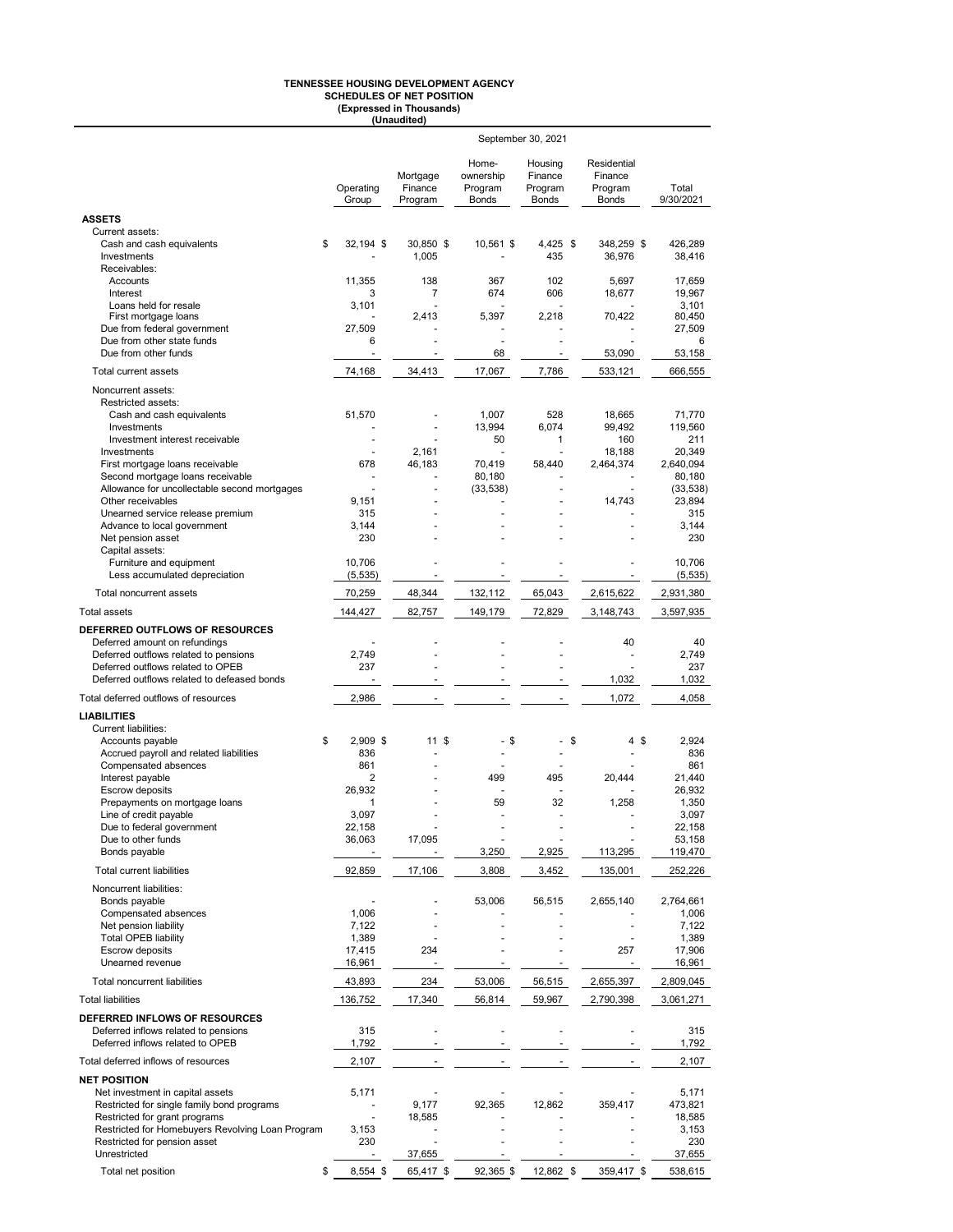#### **TENNESSEE HOUSING DEVELOPMENT AGENCY SCHEDULES OF REVENUES, EXPENSES, AND CHANGES IN NET POSITION (Expressed in Thousands) (Unaudited)**

|                                                            | For the Three Months Ended September 30, 2021 |    |                                |    |                                        |    |                                        |    |                                                   |    |                    |  |  |
|------------------------------------------------------------|-----------------------------------------------|----|--------------------------------|----|----------------------------------------|----|----------------------------------------|----|---------------------------------------------------|----|--------------------|--|--|
|                                                            | Operating<br>Group                            |    | Mortgage<br>Finance<br>Program |    | Home-<br>ownership<br>Program<br>Bonds |    | Housing<br>Finance<br>Program<br>Bonds |    | Residential<br>Finance<br>Program<br><b>Bonds</b> |    | Total<br>9/30/2021 |  |  |
| <b>OPERATING REVENUES</b>                                  |                                               |    |                                |    |                                        |    |                                        |    |                                                   |    |                    |  |  |
| Mortgage interest income                                   | 12<br>\$                                      | \$ | 25                             | \$ | 1,028                                  | \$ | 761                                    | \$ | 26,377                                            | \$ | 28,203             |  |  |
| Investment income:                                         |                                               |    |                                |    |                                        |    |                                        |    |                                                   |    |                    |  |  |
| Interest                                                   | 33                                            |    | $\overline{7}$                 |    | 92                                     |    | 8                                      |    | 237                                               |    | 377                |  |  |
| Net (decrease) in the fair value                           |                                               |    |                                |    |                                        |    |                                        |    |                                                   |    |                    |  |  |
| of investments                                             | 5,034                                         |    | (7)                            |    | (69)                                   |    | (9)                                    |    | (6)                                               |    | (91)               |  |  |
| Federal grant administration fees<br>Fees and other income | 2,281                                         |    |                                |    |                                        |    |                                        |    |                                                   |    | 5,034<br>2,281     |  |  |
|                                                            |                                               |    |                                |    |                                        |    |                                        |    |                                                   |    |                    |  |  |
| Total operating revenues                                   | 7,360                                         |    | 25                             |    | 1,051                                  |    | 760                                    |    | 26,608                                            |    | 35,804             |  |  |
| <b>OPERATING EXPENSES</b>                                  |                                               |    |                                |    |                                        |    |                                        |    |                                                   |    |                    |  |  |
| Salaries and benefits                                      | 6,316                                         |    |                                |    |                                        |    |                                        |    |                                                   |    | 6,316              |  |  |
| Contractual services                                       | 4,628                                         |    |                                |    |                                        |    |                                        |    |                                                   |    | 4,628              |  |  |
| Materials and supplies                                     | 568                                           |    |                                |    |                                        |    |                                        |    |                                                   |    | 568                |  |  |
| Rentals and insurance                                      | 6                                             |    |                                |    |                                        |    |                                        |    |                                                   |    | 6                  |  |  |
| Other administrative expenses                              | 73                                            |    |                                |    |                                        |    |                                        |    |                                                   |    | 73                 |  |  |
| Other program expenses                                     | 2,282                                         |    |                                |    | 708                                    |    | 54                                     |    | 326                                               |    | 3,370              |  |  |
| Interest expense                                           | 6                                             |    |                                |    | 421                                    |    | 419                                    |    | 17,699                                            |    | 18,545             |  |  |
| <b>Issuance costs</b>                                      |                                               |    |                                |    |                                        |    |                                        |    | 622                                               |    | 622                |  |  |
| Amortization on service release premium                    | 4                                             |    |                                |    |                                        |    |                                        |    |                                                   |    | 4                  |  |  |
| Total operating expenses                                   | 13,883                                        |    | $\overline{\phantom{a}}$       |    | 1,129                                  |    | 473                                    |    | 18,647                                            |    | 34,132             |  |  |
| Operating income (loss)                                    | (6, 523)                                      |    | 25                             |    | (78)                                   |    | 287                                    |    | 7,961                                             |    | 1,672              |  |  |
| <b>NONOPERATING REVENUES (EXPENSES)</b>                    |                                               |    |                                |    |                                        |    |                                        |    |                                                   |    |                    |  |  |
| Federal grants revenue                                     | 71,304                                        |    |                                |    |                                        |    |                                        |    |                                                   |    | 71,304             |  |  |
| Federal grants expenses                                    | (81, 102)                                     |    |                                |    |                                        |    |                                        |    |                                                   |    | (81, 102)          |  |  |
| Local grants expenses                                      | (1,930)                                       |    |                                |    |                                        |    |                                        |    |                                                   |    | (1,930)            |  |  |
| Total nonoperating revenues (expenses)                     | (11, 728)                                     |    |                                |    | $\overline{\phantom{0}}$               |    | $\overline{\phantom{0}}$               |    |                                                   |    | (11, 728)          |  |  |
| Income (loss) before transfers                             | (18, 251)                                     |    | 25                             |    | (78)                                   |    | 287                                    |    | 7,961                                             |    | (10,056)           |  |  |
| Transfers (to) other funds                                 |                                               |    | (13, 323)                      |    |                                        |    |                                        |    | (6, 377)                                          |    | (19,700)           |  |  |
| Transfers from other funds                                 | 18,251                                        |    | $\overline{\phantom{a}}$       |    | 817                                    |    | 632                                    |    |                                                   |    | 19,700             |  |  |
| Change in net position                                     |                                               |    | (13, 298)                      |    | 739                                    |    | 919                                    |    | 1,584                                             |    | (10, 056)          |  |  |
| Total net position, July 1                                 | 8,554                                         |    | 78,715                         |    | 91,626                                 |    | 11,943                                 |    | 357,833                                           |    | 548,671            |  |  |
| Total net position, End of period                          | 8,554<br>\$                                   | \$ | 65,417                         | \$ | 92,365                                 | \$ | 12,862                                 | \$ | 359,417                                           | \$ | 538,615            |  |  |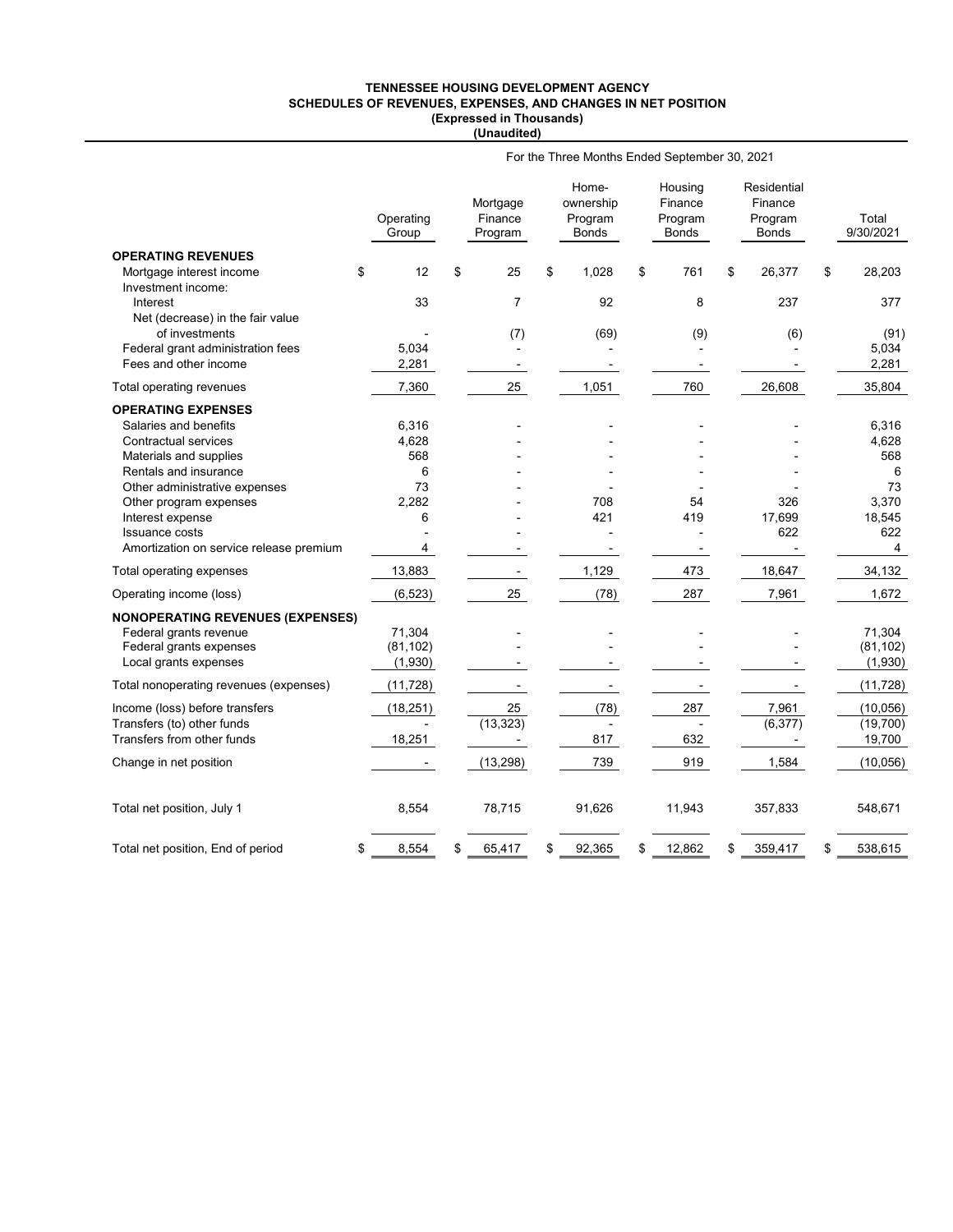#### **TENNESSEE HOUSING DEVELOPMENT AGENCY SCHEDULES OF CASH FLOWS (Expressed in Thousands) (Unaudited)**

|                                                                  | For the Three Months Ended September 30, 2021 |                    |    |                                |    |                                               |    |                                        |    |                                                   |    |                    |
|------------------------------------------------------------------|-----------------------------------------------|--------------------|----|--------------------------------|----|-----------------------------------------------|----|----------------------------------------|----|---------------------------------------------------|----|--------------------|
|                                                                  |                                               | Operating<br>Group |    | Mortgage<br>Finance<br>Program |    | Home-<br>ownership<br>Program<br><b>Bonds</b> |    | Housing<br>Finance<br>Program<br>Bonds |    | Residential<br>Finance<br>Program<br><b>Bonds</b> |    | Total<br>9/30/2021 |
| Cash flows from operating activities:<br>Receipts from customers |                                               | 2.747              | \$ | 1,561                          | \$ | 10,508                                        | \$ | 5,206                                  | \$ | 174,817                                           | \$ | 194,839            |
| Receipts from federal government                                 | \$                                            | 4,693              |    |                                |    |                                               |    |                                        |    |                                                   |    | 4,693              |
| Receipts from other funds                                        |                                               |                    |    | 11,521                         |    |                                               |    |                                        |    |                                                   |    | 11,521             |
| Other miscellaneous receipts                                     |                                               | 2,281              |    |                                |    |                                               |    |                                        |    |                                                   |    | 2,281              |
| Acquisition of mortgage loans                                    |                                               |                    |    | (608)                          |    | (2,406)                                       |    |                                        |    | (63, 829)                                         |    | (66, 843)          |
| Payments to suppliers                                            |                                               | (15, 428)          |    |                                |    | (20)                                          |    | (57)                                   |    | (429)                                             |    | (15, 934)          |
| Payments to other funds                                          |                                               | (11, 231)          |    |                                |    |                                               |    |                                        |    | (290)                                             |    | (11, 521)          |
| Payments to or for employees                                     |                                               | (6, 375)           |    |                                |    |                                               |    |                                        |    |                                                   |    | (6, 375)           |
|                                                                  |                                               |                    |    |                                |    |                                               |    |                                        |    |                                                   |    |                    |
| Net cash provided (used) by operating activities                 |                                               | (23, 313)          |    | 12,474                         |    | 8,082                                         |    | 5,149                                  |    | 110,269                                           |    | 112,661            |
| Cash flows from non-capital financing activities:                |                                               |                    |    |                                |    |                                               |    |                                        |    |                                                   |    |                    |
| Operating grants received                                        |                                               | 93,256             |    |                                |    |                                               |    |                                        |    |                                                   |    | 93,256             |
| Transfers in (out)                                               |                                               | 18,251             |    | (13, 323)                      |    | 817                                           |    | 632                                    |    | (6, 377)                                          |    |                    |
| Proceeds from sale of bonds                                      |                                               |                    |    |                                |    |                                               |    |                                        |    | 103,329                                           |    | 103,329            |
| Operating grants paid                                            |                                               | (99, 924)          |    |                                |    |                                               |    |                                        |    |                                                   |    | (99, 924)          |
| Cost of issuance paid                                            |                                               |                    |    |                                |    |                                               |    |                                        |    | (622)                                             |    | (622)              |
| Principal payments                                               |                                               | $\blacksquare$     |    |                                |    | (3,665)                                       |    | (3,615)                                |    | (118, 055)                                        |    | (125, 335)         |
| Interest paid                                                    |                                               | (5)                |    |                                |    | (1,078)                                       |    | (1,062)                                |    | (42,040)                                          |    | (44, 185)          |
| Net cash provided (used) by non-capital financing activities     |                                               | 11,578             |    | (13, 323)                      |    | (3,926)                                       |    | (4,045)                                |    | (63, 765)                                         |    | (73, 481)          |
| Cash flows from investing activities:                            |                                               |                    |    |                                |    |                                               |    |                                        |    |                                                   |    |                    |
| Proceeds from sales and maturities of investments                |                                               |                    |    | 7,180                          |    |                                               |    | 2,020                                  |    | 62,580                                            |    | 71,780             |
| Purchases of investments                                         |                                               |                    |    | (225)                          |    |                                               |    | (3, 435)                               |    | (29, 114)                                         |    | (32, 774)          |
| Investment interest received                                     |                                               | 33                 |    | 1                              |    | 172                                           |    | 14                                     |    | 246                                               |    | 466                |
| Increase in fair value of investments subject to fair value      |                                               |                    |    |                                |    |                                               |    |                                        |    |                                                   |    |                    |
| reporting and classified as cash equivalents                     |                                               |                    |    |                                |    |                                               |    |                                        |    | 7                                                 |    | 7                  |
| Net cash provided (used) by investing activities                 |                                               | 33                 |    | 6,956                          |    | 172                                           |    | (1,401)                                |    | 33,719                                            |    | 39,479             |
| Net increase (decrease) in cash and cash equivalents             |                                               | (11, 702)          |    | 6,107                          |    | 4,328                                         |    | (297)                                  |    | 80,223                                            |    | 78,659             |
| Cash and cash equivalents, July 1                                |                                               | 95,466             |    | 24,743                         |    | 7,240                                         |    | 5,250                                  |    | 286,701                                           |    | 419,400            |
| Cash and cash equivalents, End of period                         | \$                                            | 83,764             | S  | 30,850                         | \$ | 11,568                                        |    | 4,953                                  | \$ | 366,924                                           |    | 498,059            |
|                                                                  |                                               |                    |    |                                |    |                                               |    |                                        |    |                                                   |    |                    |